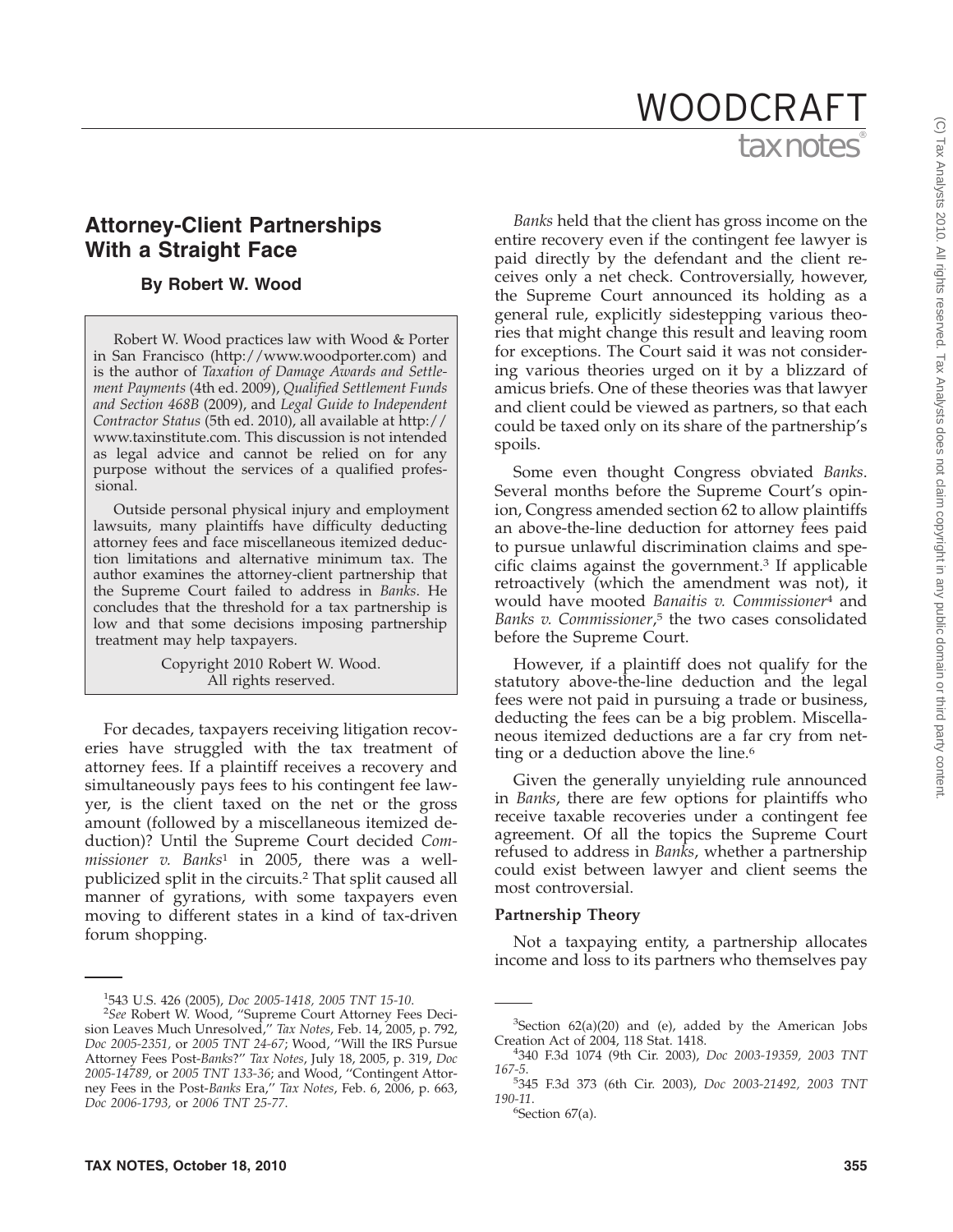#### **COMMENTARY / WOODCRAFT**

tax. If an attorney-client relationship can be a partnership for federal income tax purposes, any recovery should be allocated to the partners in accordance with their respective interests in the partnership. Some lawyers suggest that ethics rules prevent partnering with clients. Yet a valid partnership under state law is not a prerequisite to a partnership for federal income tax purposes.

The code defines a partnership as a ''syndicate, group, pool, joint venture, or other unincorporated organization, through or by means of which any business, financial operation, or venture is carried on . . . which is not . . . a trust or estate or a corporation.''7

A similar definition applies within subchapter K.8 Both definitions are expansive, suggesting partnership classification as a catchall for anything that is not a trust, estate, or corporation.<sup>9</sup> The check-thebox regulations make it clear that federal tax law determines whether a partnership exists for tax purposes, and it does not depend on whether the partnership is recognized under local law.10

In determining what constitutes a partnership for tax purposes, courts also examine the parties' intent. In *Commissioner v. Culbertson*, <sup>11</sup> the Supreme Court listed factors bearing on whether the parties intended to create a partnership:

- the agreement;
- the conduct of the parties in execution of its provisions;
- the statements of the parties;
- the testimony of disinterested persons;
- the relationship of the parties;
- the abilities and capital contributions of the parties;
- the actual control of income and the purposes for which it is used; and
- any other facts shedding light on the parties' true intent.<sup>12</sup>

Individuals coming together to make and divide profits is the essence of a partnership. The mere sharing of expenses does not create one.<sup>13</sup> However, carrying on a financial operation or venture and dividing the profits *can* be enough.14 Mere co-

(which cites the partnership factors in *Culbertson*). 13Reg. section 301.7701-1(a)(2). <sup>14</sup>*Id.*

ownership of property does not make a partnership,15 but co-owners who provide services directly or through an agent does.16 Contractual arrangements to divide profits can also qualify.<sup>17</sup>

When there are two or more parties involved in a financial arrangement and the type of entity is not otherwise clear, a partnership results.18 An eligible domestic business entity with two or more members not classified as a corporation is a partnership unless it elects to be treated as a corporation.19

Of course, a partnership should file a partnership return.20 The Form 1065 must be signed by a general partner (or managing member of a limited liability company).21 Some attorneys may not want to file a partnership return. Yet lawyer and client could include their shares of partnership income, deductions, and credits on their personal returns.

Failure to file a partnership return subjects a partnership to penalties but does not prevent the existence of a partnership. The penalties are not onerous: \$85 times the number of partners per month, not to exceed 12 months.<sup>22</sup> A willful failure to file can incur greater penalties,<sup>23</sup> but no penalty is imposed if the partnership can show the failure was for reasonable cause.24 Many small partnerships are presumed to have reasonable cause,25 which should cover many attorneys and clients. Even if that

<sup>15</sup>*Id.* <sup>16</sup>*Id.* <sup>17</sup>*See, e.g.*, *Meehan v. Valentine*, 145 U.S. 611 (1892). (A Supreme Court case over 100 years old, yet which still appears to be good law, that commented that ''it appears to be settled that the written contract entitling Perry to a share of the net profits, at least, makes out a prima facie case of partnership.")

<sup>18</sup>Reg. section 301.7701-3(a) and (b)(1).<br><sup>19</sup>Reg. section 301.7701-3(a) and (b)(1)(i); *see also People Place Auto Hand Carwash, LLC v. Commissioner*, 126 T.C. 359, 364

<sup>20</sup>Section 6031; reg. section 1.6031(a)-1(a); "2007 Instructions for Form 1065," *available at* http://www.irs.gov.

for Form 1065,'' *available at* http://www.irs.gov. <sup>21</sup>*See* ''2007 Instructions for Form 1065,'' *available at* http://

www.irs.gov.<br><sup>22</sup>Section 6698(a), (b), and (c).<br><sup>23</sup>Section 7203.<br><sup>24</sup>Section 6698(a).<br><sup>25</sup>A small partnership is presumed to have reasonable cause if: (1) each partner has fully reported its share of income, deductions, and credits on his timely filed income tax return; (2) the partnership consists of 10 or fewer partners that are either individuals (other than nonresident aliens), a C corporation, or an estate of a deceased partner; and (3) each partner's interest in the partnership items corresponds with its proportionate share of all other items. Rev. Proc. 84-35, 1984-1 C.B. 509; SCA 200135029 (Aug. 1, 2001), *Doc 2001-22929, 2001 TNT 171-60*; Jerold A. Friedland, *Tax Planning for Partners, Partnerships, and LLCs*, section 15.05 (2008); Alan J. Tarr and Pamela Jensen Drucker, *Civil Tax Penalties* at A-10 (BNA Tax Management Portfolios 2005).

 $7$ Section 7701(a)(2).

<sup>8</sup> Section 761(a).

<sup>9</sup> William S. McKee et al., *Federal Taxation of Partnerships and Partners, para.* 3.02[1] (4th ed. 2007).<br><sup>10</sup>Reg. section 301.7701-1(a)(1).<br><sup>11</sup>337 U.S. 733 (1949); *Commissioner v. Tower*, 327 U.S. 280

<sup>(1946).</sup> <sup>12</sup>*Culbertson*, 337 U.S. 733; *see also Allum v. Commissioner*, T.C. Memo. 2005-177, *Doc 2005-15466, 2005 TNT 139-9*, *aff'd,* 231 F.

Appx. 550 (9th Cir. 2007), *Doc 2007-10844, 2007 TNT 86-16*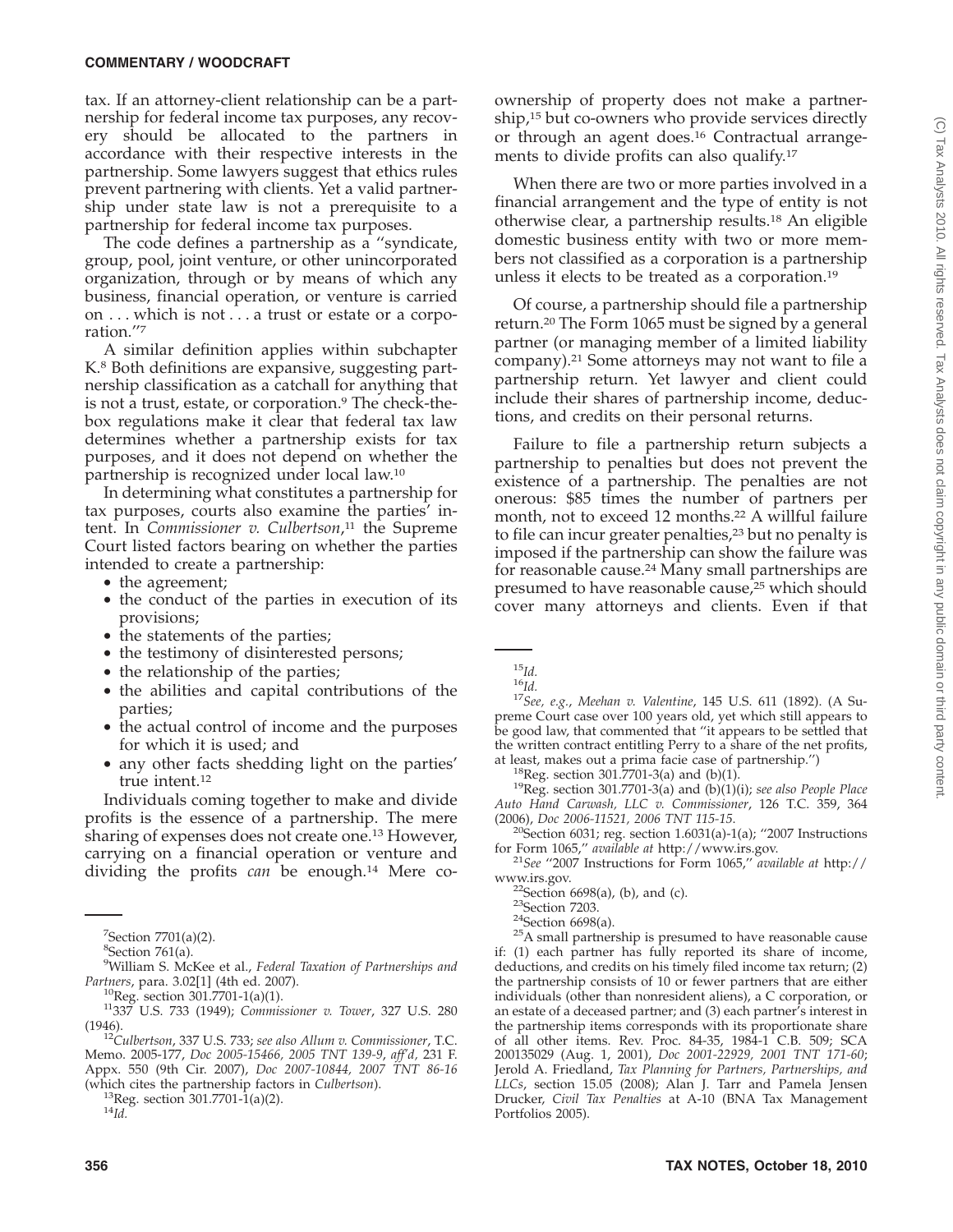exemption does not cover a particular case, one may still be able to show reasonable cause.26

## **State Laws and State Bars**

Just as state law does not dictate whether a partnership is created for federal tax purposes, state law rules of conduct for attorneys cannot, either.<sup>27</sup> Federal tax law trumps state law, including codes of professional conduct.28 Courts may use those rules to void agreements between attorneys and clients.29 However, if the client asks the attorney to recast the lawyer's contingent fee agreement as a partnership agreement, the client has not been damaged.

Attorneys often assume that a lawyer-client partnership is flatly prohibited under state law. However, many state bar rules contain no outright prohibition on lawyer-client partnerships, even for purposes of state law. The restrictions are generally designed to prevent lawyers from forming *other* businesses with clients, not a venture pursuing the legal matter on which they are working. Some say the rules prevent partnerships in which the client might be practicing law. However, a plaintiff cannot be viewed as practicing law regarding his *own* claim, because plaintiffs can represent themselves in *pro per*.

## **Attorneys and Clients as Partners**

In the classic marketed tax opinion of yesteryear (before the check-the-box regime), tax professionals spent considerable time concluding that the vehicle in question was likely to be a partnership for federal income tax purposes, then turning to what were often perfunctory tax issues thereafter. However, the merits of the attorney-client partnership argument remains largely untested. In *Bagley v. Commissioner*<sup>30</sup> and *Allum v. Commissioner*, <sup>31</sup> the taxpayers argued the presence of a partnership, but neither presented any significant evidence that he had intended to create a partnership with his attorney. In each case, the court applied the *Culbertson* intent factors and found that no partnership was created.

Who wants partnership tax treatment varies. The authorities seem to mostly involve taxpayers asserting the existence of an attorney-client partnership. We might refer to these assertions as using partnerships as a shield. Yet in some cases, the IRS has attempted to use a partnership as a sword to seek additional revenue.

## **Down on the Farm**

Recently, in *Holdner v. Commissioner*, <sup>32</sup> the Tax Court found a farm operated by a father and son to be a partnership for federal income tax purposes. Although this case did not involve attorney fees, its reasoning and result may help litigants faced with making the partnership argument. It and similar cases in which the IRS (not the taxpayer) is advocating partnership tax treatment may prove relevant to the attorney fee issue.

Starting in 1977, William and Randal Holdner, father and son, ran Holdner Farms. Although they had no written agreement, they orally agreed Randal would be entitled to half of the gross proceeds from cattle sales and an equal equity interest in Holdner Farms. The Holdners purchased additional property and held it as tenants in common.

From its 1977 roots, Holdner Farms eventually grew into a profitable cattle farming and logging operation. From 2004 through 2006, Randal managed day-to-day operations, often working 16- to 18-hour days. William, a practicing accountant, was primarily responsible for finances and accounting. Each had signature authority with the bank.

The pair purchased an insurance policy for Holdner Farms that disclosed the form of the business as a partnership. In 2003, they registered it as a partnership with the state of Oregon, renewing that registration in 2004 and 2006. Rather than annually filing a Form 1065, however, father and son each reported half of the gross income for 2004, 2005, and 2006 on their respective individual schedules F and D. Nevertheless, they did not split expenses equally.

In fact, William (the accountant father) deducted most of the expenses on his Schedule F. On audit, the IRS issued separate notices of deficiency determining that Holdner Farms was a partnership and that the Holdners were equal partners. The notice to William sought accuracy-related penalties for deducting all the expenses. The Holdners argued that their enterprise was a joint venture between two proprietorships. William asserted that the allocation of expenses was related to his investments in Holdner Farms and to his agreements with his son regarding specific expenses.

## **Sword or Shield?**

In some ways, of course, this is a silly case. It is unclear why father and son thought they could divvy up expenses in that way. Perhaps the accountant father wanted to deduct all the expenses and thought a partnership allocation to him would not have substantial economic effect. We do not know.

<sup>&</sup>lt;sup>26</sup>Rev. Proc. 84-35, section 3.03.<br><sup>27</sup>*See ABA Model Rules of Professional Conduct*, preamble.<br><sup>28</sup>*Id.* <sup>29</sup>*See, e.g.*, *Grausz v. Farber*, 2002 Cal. App. Unpub. LEXIS 6091 (Cal. App. 1st Dist. 2002).

<sup>&</sup>lt;sup>30</sup>121 F.3d 393 (8th Cir. 1997), *Doc 97-23130, 97 TNT 153-8*,

*aff'*<sub>g</sub> 105 T.C. 396 (1995), *Doc 95-11034, 95 TNT 241-12*. 32T.C. Memo. 2010-175, *Doc 2010-17437, 2010 TNT 150-16*. 3<sup>32</sup>T.C. Memo. 2010-17437, 2010 TNT 150-16.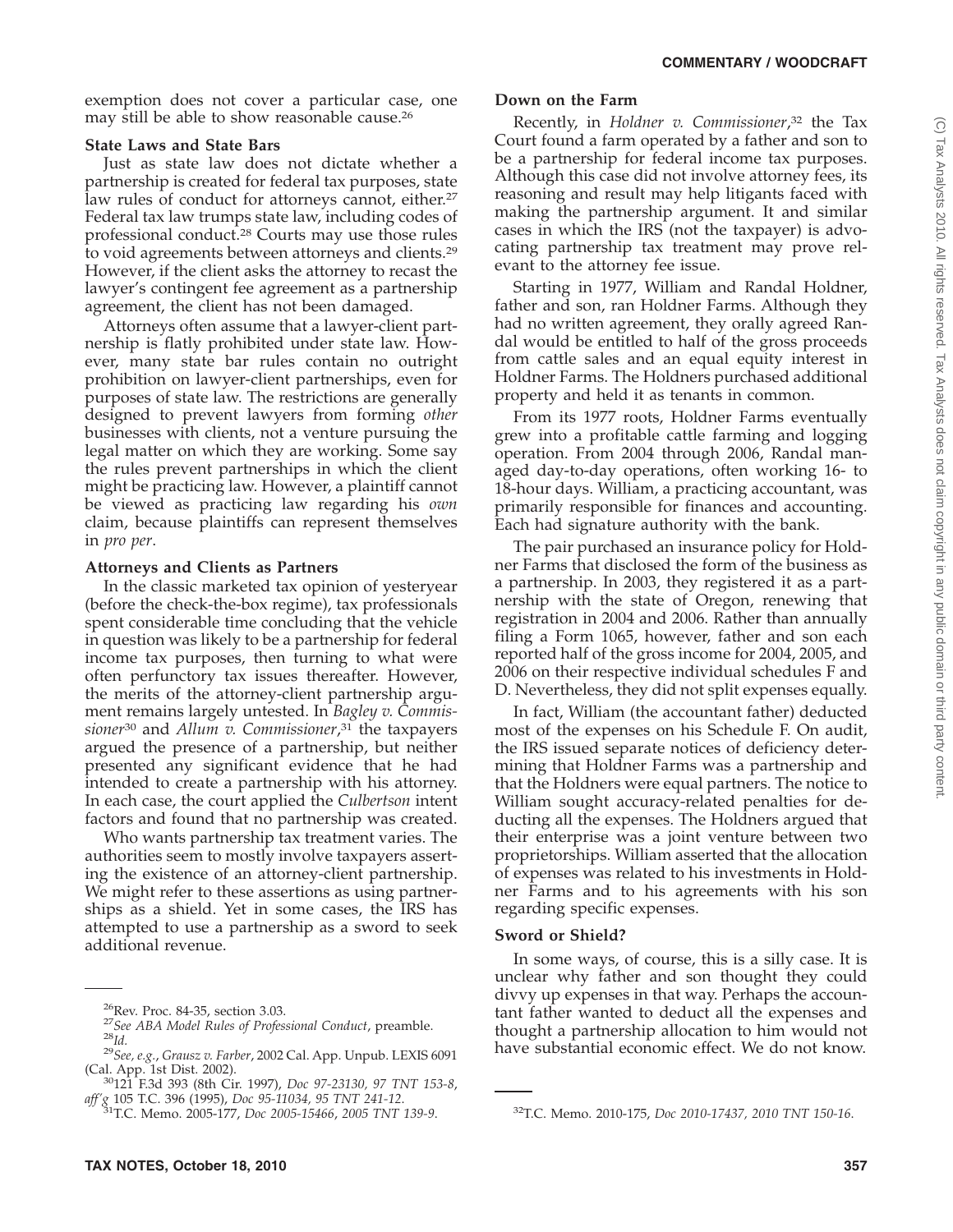#### **COMMENTARY / WOODCRAFT**

We do know that the Holdners were seeking to deny partnership treatment, not embrace it. Yet even in the absence of partnership tax returns, this looked and smelled like a partnership. Both father and son contributed capital and labor. Holdner Farms had conducted business since 1977. It was substantially more than a mere co-ownership of property or a means of sharing expenses.

In fact, the court found an overwhelming record that Holdner Farms was a business activity jointly owned by father and son. But here the Tax Court hedged its bets in ways that might be helpful to a plaintiff and attorney seeking to have their arrangement recognized as a partnership for tax purposes. The Tax Court noted that even if Holdner Farms was a joint venture rather than a true partnership, the joint venture would create a separate entity for federal income tax purposes. After all, father and son carried on a farming business.<sup>33</sup>

Further, as a separate domestic entity with at least two members, it would be treated as a partnership for federal income tax purposes under the check-the-box rules for classifying entities. Plainly, the Holdners failed to elect for the enterprise to be taxed as a corporation.<sup>34</sup> The Tax Court found seven of the eight factors from its test for partnership status<sup>35</sup> supported viewing the arrangement between father and son Holdner as a partnership because:

- they agreed to split income, and they followed their agreement;
- they both contributed capital and services;
- they had equal access to and control over bank accounts;
- they shared a mutual proprietary interest in the farm;
- the name "Holdner Farms," while ambiguous, suggested an enterprise that was not limited to one family member;
- although they failed to file Form 1065 returns, they represented to their insurer and to the state of Oregon that their farm was a partnership;
- they maintained a separate bank account for the farm and kept meticulous records; and
- they exercised mutual control over and responsibility for the farm.

#### **Documenting the Attorney-Client Relationship**

Most attorney-client arrangements won't include this many helpful features without effort. But the standards for a partnership for federal income tax purposes are pretty low.

Intent is understandably important. In rejecting the taxpayer's de facto partnership theory in *Allum*, the Tax Court noted that the taxpayer did not view his attorney ''as a co-owner of his legal claims, but rather, as a legal representative receiving compensation for his services."<sup>36</sup> Still, a general "we intend to create a partnership'' provision alone might be enough.

The taxpayer in *Allum* had nothing going for him, not even an expression of intent. One could easily make a legal fee agreement look like a partnership agreement or a partnership agreement look like a fee agreement. Concern about potential ethical violations may prompt a savings clause that ''notwithstanding anything herein to the contrary, this agreement shall be interpreted as a partnership between lawyer and client only to the extent permitted by law.''

Of course, there is much more that could be done. Some practitioners may want the plaintiff to contribute his claim to the partnership. The client, attorney, or both could contribute funds to the partnership to cover the costs to prosecute the claim. Indeed, that will happen whether or not they *call* it a partnership.

The income or loss would flow through to the partners. If the partnership is formed before the claim is filed, the partnership might itself be a plaintiff. Otherwise, the partnership may simply own all or a portion of the claim the plaintiff contributed to it, although the case proceeds solely in the plaintiff's name. Such an arrangement should satisfy the *Culbertson*<sup>37</sup> intent factors, the code's partnership definition, and the check-the-box regulations.

### **Minimum Documentation?**

According to the Tax Court in *Allum*, a standard fee agreement alone will generally not qualify as a partnership for purposes of federal income tax law.38 That is not surprising, but even on *Allum*'s rather obvious facts, the court said ''generally'' (not unlike the Supreme Court in *Banks*). There was a complete lack of partnership criteria or intent on *Allum'*s facts.

Names matter. Yet it is worth examining whether one can have a partnership for federal income tax purposes even though the document signed by lawyer and client is a standard fee agreement and entitled a ''Fee Agreement.'' The father and son in *Holdner* did not even have a written agreement yet were deemed partners. The title of the agreement

<sup>33</sup>*See* reg. section 301.7701-1(a)(2). <sup>34</sup>*See* reg. section 301.7701-3(b)(1)(i). <sup>35</sup>*See Luna v. Commissioner*, 42 T.C. 1067 (1964).

<sup>36</sup>*Allum*, *supra* note 31. <sup>37</sup>*Supra* note 11. <sup>38</sup>*Allum*, *supra* note 31.